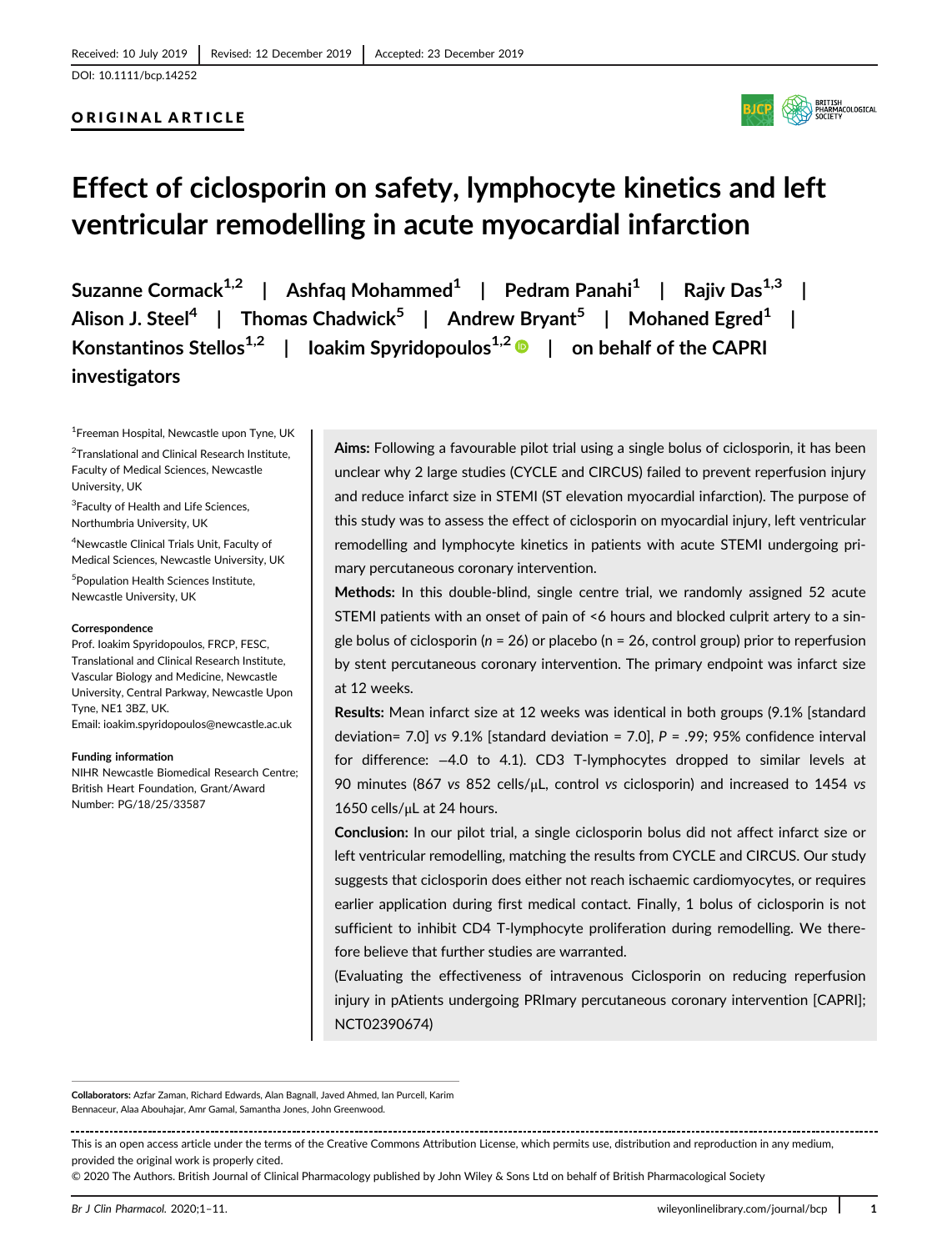#### **KEYWORDS**

acute myocardial infarction, cardiac MRI, ciclosporin, left ventricular function, reperfusion injury, T-lymphocytes

# **1** | **INTRODUCTION**

Primary percutaneous coronary intervention (PPCI) has improved outcomes for patients with ST-segment myocardial infarction (STEMI) dramatically over the past years. In-hospital mortality rates in high volume centres have dropped <5%, owing to rapid reperfusion, optimal antiplatelet therapy and latest-generation stents. However, 5-year mortality rate in all-comers with large infarcts undergoing PPCI has been around 20% in our centre,<sup>1</sup> supporting the fact that adverse remodelling and potential progression to heart failure still present an unfulfilled clinical need.<sup>2</sup> In preclinical models of myocardial infarction, reperfusion itself leads to additional damage known as myocardial ischaemia/reperfusion injury (IRI). Since mitochondria are thought to be the critical mediator of  $IRI<sub>3</sub><sup>3</sup>$  drugs that target the mitochondrial permeability transition pore (MPTP) have been tested in a multitude of animal models.<sup>3-5</sup> A pilot trial by Piot and colleagues demonstrated a favourable effect of **[ciclosporin](https://www.guidetopharmacology.org/GRAC/LigandDisplayForward?ligandId=1024)** in patients on infarct size, estimated by the release of creatine kinase following reperfusion.<sup>6</sup> In addition to its known immunosuppressive function, ciclosporin is also a potent inhibitor of the MPTP, $7$  which has demonstrated a beneficial effect on ischaemia/reperfusion injury under experimental conditions.<sup>8</sup> However, 2 recent multicentre trials (published after the start of the CAPRI trial) using ciclosporin prior to PPCI have failed to demonstrate a beneficial effect.<sup>9,10</sup> It has been debated whether either preclinical models do not resemble the clinical situation, or whether there have been inadequacies in the trial design and, more importantly, whether cardioprotective therapies should continue to be pursued at all.<sup>11</sup> A significant drawback of the negative clinical trials targeting IRI has been the lack of mechanistic insight into their failure. Ciclosporin is widely used as an immunosuppressive drug to prevent organ transplant rejection.<sup>12-14</sup> Through its intracellular binding to cyclophylin it inhibits calcineurin, a serine/threonine phosphatase, and thereby inhibits various T-cell responses, $^{14}$  most importantly T-lymphocyte proliferation.<sup>15</sup> Our recently published data also suggests depletion of circulating Tlymphocytes in STEMI patients immediately following PPCI, consistent with an early participation of T-lymphocytes in human myocardial I-R injury,<sup>16</sup> making lymphocytes another pharmacological target in the treatment of STEMI.

The aim of our pilot trial was to investigate the effect of ciclosporin on IRI and concomitantly achieve mechanistic insight by studying its biological effects on the adaptive immune response as a proximal readout. To avoid design-specific flaws, the CAPRI trial was set up as a single-centre, double-blinded and randomized trial using state of the art cardiac magnetic resonance imaging (MRI) to assess infarct size, microvascular obstruction and cardiac remodelling, confirm ciclosporin blood level kinetics, and finally quantify lymphocyte subset dynamics over 2 weeks from fresh blood samples. The results

#### **What is already known about this subject**

Mitochondria are thought to be the critical mediator of ischaemia reperfusion injury, and drugs that target the mitochondrial permeability transition pore have been successful tested in a multitude of preclinical models. Two clinical trials could not demonstrate a beneficial effect of the mitochondrial permeability transition pore inhibitor ciclosporin bolus prior to myocardial reperfusion, but the mechanism is unclear.

#### **What this study adds**

Intravenous administration of ciclosporin immediately before primary coronary angioplasty is safe, but does not affect myocardial injury, ventricular remodelling or leucocyte kinetics. Serum levels of ciclosporin during reperfusion were 10-fold higher than established therapeutic levels for immunosuppression, suggesting that either (i) ciclosporin does not reach ischaemic cardiomyocytes, or (ii) ciclosporin needs to be given at an earlier timepoint during myocardial ischaemia (e.g. before transfer for primary percutaneous coronary intervention). Also, 1 bolus of ciclosporin is not sufficient to inhibit CD4 T-lymphocyte proliferation during remodelling.

of CAPRI should indicate why previous studies might have yielded a negative result and provide information on potential targets for future clinical trials.

# **2** | **METHODS**

# **2.1** | **(please see online Supplemental methods for additional information)**

The CAPRI ('Evaluating the effectiveness of intravenous **c**iclosporin on reducing reperfusion injury in p**a**tients undergoing **pri**mary percutaneous coronary intervention') trial ([www.clinicaltrials.gov](http://www.clinicaltrials.gov) NCT02390674, EudraCT number 2014–002628-29) was a single-centre, randomised, double-blinded, controlled trial of ciclosporin *vs* placebo (saline) in patients with acute myocardial infarction. The trial was conducted in accordance with the principles of Good Clinical Practice and received a favourable ethical opinion from the National Research Ethics Committee North-East—Newcastle and North Tyneside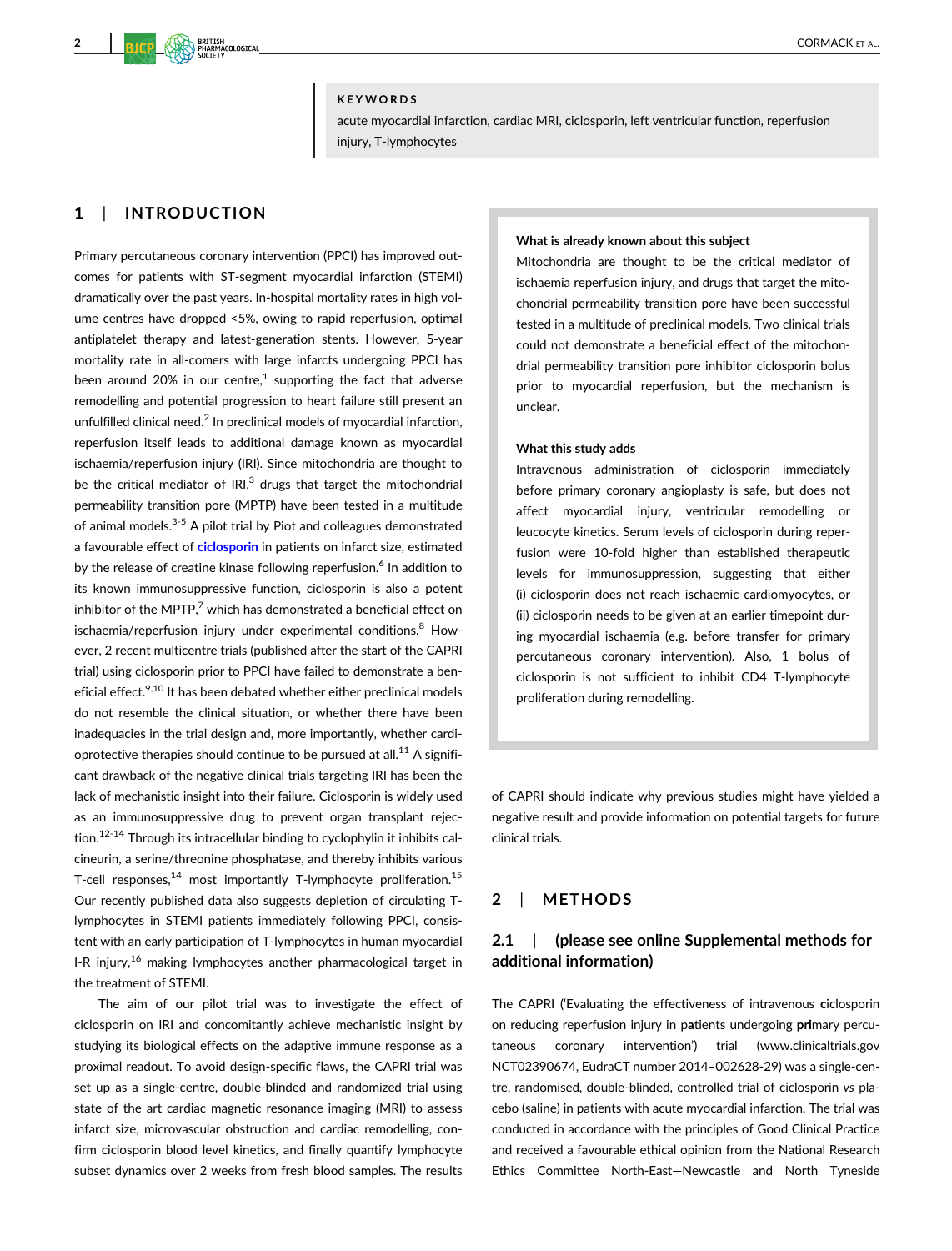2 (14/NE/1070) on 24 July 2014 and a clinical trial authorisation from the Medicines and Healthcare products Regulatory Agency (MHRA) on 9 September 2014. Recruitment occurred between March 2015 and November 2016. The trial was managed through the Newcastle Clinical Trials Unit together with an independent Trial Steering Committee and Data Monitoring and Ethics Committee (DMEC). Monitoring was performed by Newcastle Clinical Trials Unit and the trial was audited by the sponsor, Newcastle upon Tyne Hospitals NHS Foundation Trust and inspected by the MHRA. Following initial verbal consent in the presence of an independent witness in the cathlab, written informed consent was obtained from all patients after the PPCI procedure/intervention.

## **2.2** | **Study population**

All participants had to present with an acute myocardial infarction (STEMI) and undergo PPCI, be aged ≥18 years, and present within 6 hours of the onset chest pain. The culprit coronary artery had to be a major coronary artery with a diameter of at least 3 mm and had to be proximally occluded (TIMI flow grade 0–1) at the time of admission coronary angiography.

Exclusion criteria for this trial were patients presenting with immunological disorders, cardiogenic shock, unconscious patients, evidence of coronary collaterals to the infarct area, open (TIMI>1) culprit coronary artery at the time of angiography, previous myocardial infarction or thrombolytic therapy, known renal or liver insufficiency, uncontrolled hypertension (>180/110 mmHg), female patients currently pregnant or women of childbearing age who were not using contraception (verbal diagnosis), or patients with contraindication to cardiac MRI.

## **2.3** | **Experimental protocol**

Following angiography, participants were randomised in a 1:1 ratio to either ciclosporin or control (saline) using a blocked allocation (permuted random blocks of variable length) system. Randomisation included stratification by infarct location (anterior or nonanterior) and sex. This was implemented using Newcastle Clinical Trials Unit's online randomisation service. Ciclosporin (Sandimmun, Novartis) was given as an intravenous infusion dissolved in saline (maximum concentration 2.5 mg/mL) of 2.5 mg/kg of body weight (maximum total amount 250 mg) through a catheter positioned within a peripheral vein over 4 minutes. Trial medication was prepared by 2 unblinded, Good Clinical Practice-trained research nurses according to local pharmacy policy. After successful infusion, the coronary wire was advanced and culprit lesion crossed, followed by revascularisation.

Primary outcome measure was infarct size at 12 weeks post-PPCI as measured by cardiac MRI. Infarct size was calculated as the percent of infarcted myocardium per left ventricular (LV) mass.

Secondary outcome measures included cardiac MRI (end-diastolic volume [EDV], end-systolic volume [ESV], systolic volume, LV ejection fraction (LVEF), myocardial mass [diastole/systole]), late gadolinium enhancement outcomes at 2–7 days (baseline) and 12 weeks (microvascular obstruction at baseline only, infarct size, myocardial mass), change in T lymphocyte counts (B-cells [CD19], NK-cells, T-cells [CD3] and CD4 and CD8 subtypes) relative to baseline at 5, 15, 30 and 90 minutes, and 24 hours postreperfusion. Additionally, we also reported the number of clinical events (all cause death, stroke or myocardial infarction) after 12 months. We additionally reported LV remodelling, kinetics of lymphocyte populations and additional T-cell subpopulations in *posthoc* analyses.

## **2.4** | **Cardiac MRI**

Cardiac MRI scans were obtained at 2–7 days as well as 12 weeks post-myocardial infarction with a Siemens Avanto 1.5 Tesla MRI scanner, using a phased array body coil combined with a spine coil. Intravenous gadobutrol contrast (Gadovist, Bayer Schering Pharma AG, Berlin, Germany) was administered at a dose of 0.1 mmol/kg and, after 10 minutes, short axis end-diastolic late gadolinium enhancement images were obtained. All analysis was performed using validated cardiac MRI analysis software (cvi42, Circle Cardiovascular Imaging Inc., Calgary, Canada) as previously described.16

## **2.5** | **Statistical analysis**

The primary endpoint, percentage infarct size post-PPCI (as measured by cardiac MRI) was compared at 12 weeks between groups using the 2-sample *t* test. This analysis was then repeated using multiple linear regression with adjustment for all stratification variables used during the course of the trial (infarct location [anterior or nonanterior], sex and time from symptom onset to randomisation [0 to <3 h or 3 to ≤6 h]). In light of the achieved sample size, and the publication of the CONSORT extension guidelines for pilot trials, $17,18$  the study has primarily been reported broadly in line with these, without formal hypothesis testing of outcome measures other than a 12 week between groups comparison of the primary outcome (percentage infarct size post-PPCI as measured by cardiac MRI) using the 2-sample *t* test. Outcomes were summarised by group while additional, exploratory modelling is presented in supplemental tables.

#### **3** | **RESULTS**

## **3.1** | **Patient population**

Out of 199 screened patients (Figure 1), 54 participants were recruited into the trial but only 52 were randomised to 1 of the 2 arms. One participant was not included in the trial due to a problem encountered with viewing the allocation arm from the randomisation website and the second was due to a technical problem with opening the prescription. Participants were predominantly male, past or nonsmokers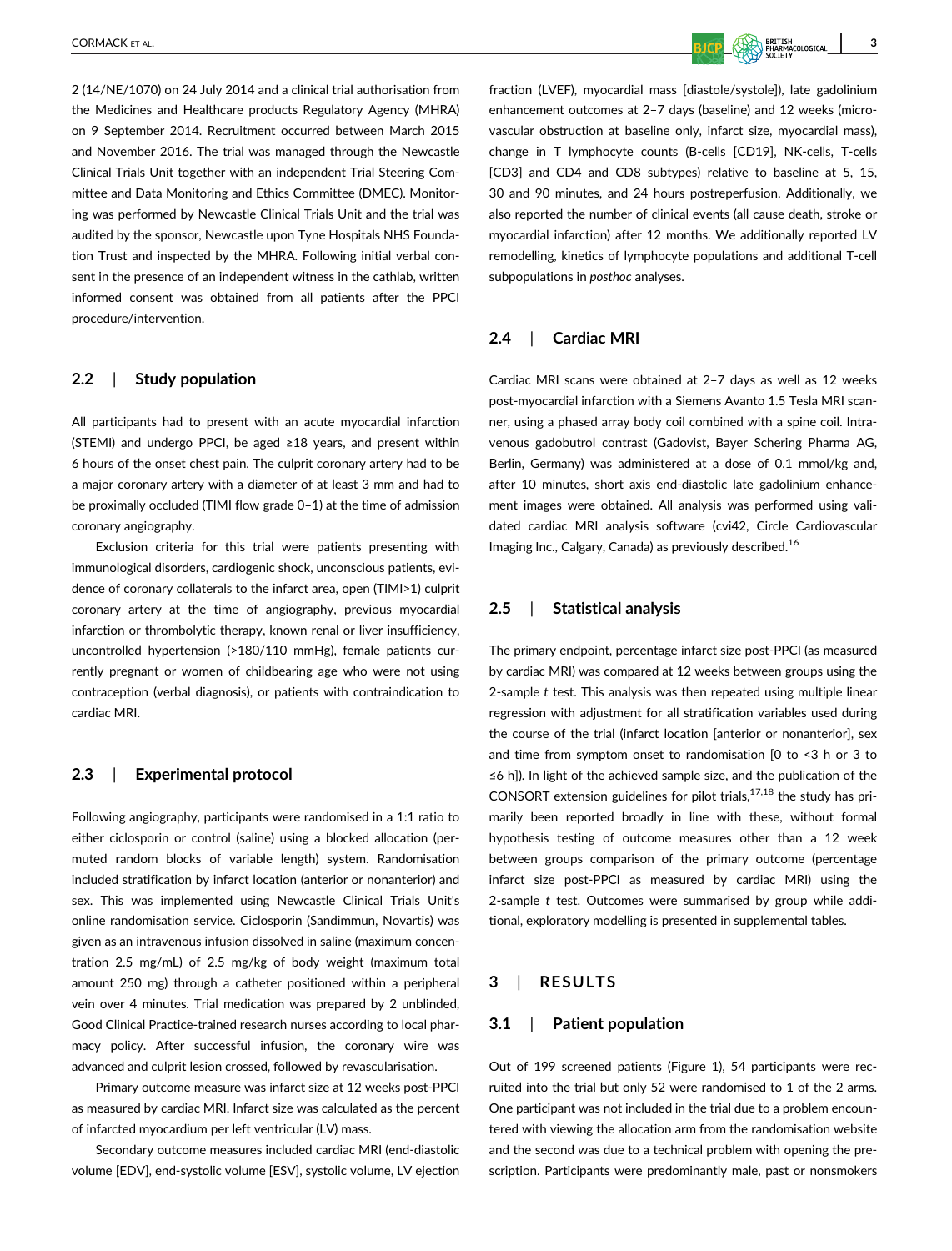

FIGURE 1 CONSORT diagram with participant flow for each group, losses and exclusions after randomisation

\* Patient subsequently withdrawn by CI (protocol deviation)

with little previous serious medical history or ongoing diabetes (Table 1). Participants in the control arm were slightly older with the median age being 66 years (interquartile range: 60.7–74.2) compared to 61.3 years (interquartile range: 53.7–70.7) in ciclosporin arm. Over 2-thirds of patients had their infarct in the non-anterior location (69% in each arm). Generally, all baseline characteristics were reasonably well balanced between trial arms.

## **3.2** | **Peri-interventional parameters**

There were also no notable or apparent clinically important differences in peri-interventional characteristics (Table 2) between arms. Time from symptom onset to reperfusion was around 3 hours in both arms, and door-to-balloon time remained under 30 minutes despite randomisation and trial drug infusion prior to reperfusion.

Periprocedural antiplatelet therapy (ticagrelor, prasugrel) was similar in both arms, and TIMI 3 flow was achieved in 50 out of 52 patients. Target vessel diameter and stented length were similar in both arms. Discharge medication included dual antiplatelet therapy and atorvastatin in all patients, and almost all patients received a β-blocker (50/52) and an angiotensin converting enzyme inhibitor (49/52; Table S1).

#### **3.3** | **Ciclosporin pharmacokinetics and safety**

A full-time course of ciclosporin serum levels was determined in 10 randomly selected patients from the intervention arm, of whom 8 had a complete time course. Postreperfusion serum levels (at 5 min) exceeded 4 mg/L, then quickly dropped to 0.2 mg/L at 90 minutes and 0.02 mg/L 24 hours later (Figure 2A). In the Piot *et al*. study,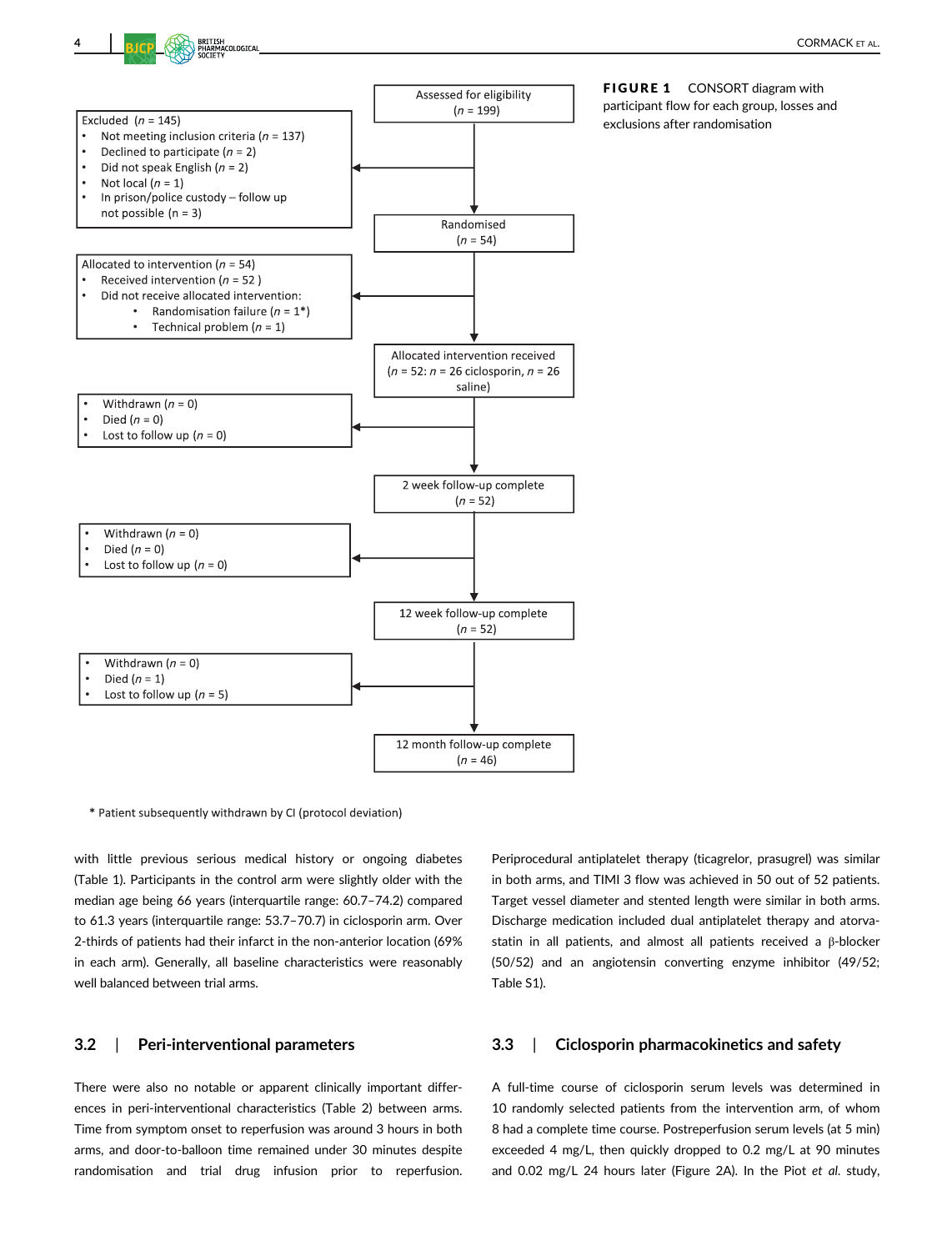## TABLE 1 Baseline characteristics preadmission by arm

|                                               |           | Control ( $n = 26$ ) |                     |           | Ciclosporin ( $n = 26$ ) |                     |
|-----------------------------------------------|-----------|----------------------|---------------------|-----------|--------------------------|---------------------|
| <b>Categorical variables</b>                  |           | $\mathsf{n}$         | (%)                 |           | $\mathbf n$              | (%)                 |
| Sex:                                          |           |                      |                     |           |                          |                     |
| Male                                          |           | 20                   | 77                  |           | 24                       | 92                  |
| Diabetes:                                     |           |                      |                     |           |                          |                     |
| Yes                                           |           | $\overline{2}$       | 8                   |           | $\overline{2}$           | 8                   |
| <b>Smoking status:</b>                        |           |                      |                     |           |                          |                     |
| Never                                         |           | 9                    | 35                  |           | 9                        | 34.5                |
| Past                                          |           | 12                   | 46                  |           | 9                        | 34.5                |
| Current                                       |           | $\sqrt{5}$           | 19                  |           | 8                        | 31                  |
| <b>Medical history:</b>                       |           |                      |                     |           |                          |                     |
| <b>Ischaemic heart disease</b>                |           | $\mathsf 0$          | $\mathsf O$         |           | 3                        | 11.5                |
| Previous myocardial infarction                |           | 0                    | 0                   |           | $\mathsf{O}\xspace$      | 0                   |
| <b>CVA/TIA</b>                                |           | $\mathsf{O}\xspace$  | 0                   |           | $\mathsf{O}\xspace$      | $\mathsf{O}\xspace$ |
| <b>COPD</b>                                   |           | 2                    | 8                   |           | $\mathsf{O}\xspace$      | 0                   |
| Peripheral vascular disease                   |           | $\mathbf{1}$         | $\overline{4}$      |           | $\mathsf{O}\xspace$      | $\mathsf{O}$        |
| <b>Previous PCI</b>                           |           | $\mathbf 0$          | $\mathbf 0$         |           | $\mathbf 0$              | 0                   |
| Other relevant history                        |           | 6                    | 23                  |           | 11                       | 42                  |
| Medication pre-admission:                     |           |                      |                     |           |                          |                     |
| <b>Aspirin</b>                                |           | $\overline{4}$       | 15                  |           | $1\,$                    | 4                   |
| Clopidogrel/prasugrel/ticagrelor              |           | $\mathsf 0$          | $\mathsf{O}\xspace$ |           | $\mathsf{O}\xspace$      | 0                   |
| Beta-blocker                                  |           | $\mathbf{1}$         | $\overline{4}$      |           | $\overline{2}$           | 8                   |
| ACE inhibitor or angiotensin receptor blocker |           | $\overline{2}$       | 8                   |           | 6                        | 23                  |
| <b>Diuretic</b>                               |           | 3                    | 11.5                |           | $\mathbf{1}$             | $\overline{4}$      |
| <b>Statin</b>                                 |           | 6                    | 23                  |           | 6                        | 23                  |
| Calcium channel blocker                       |           | $\overline{4}$       | 15                  |           | 3                        | 11.5                |
| <b>Nitrates</b>                               |           | 0                    | $\mathbf 0$         |           | $\mathbf{1}$             | 4                   |
| Nicorandil                                    |           | $\mathbf 0$          | 0                   |           | $\mathbf{1}$             | 4                   |
| Infarct location:                             |           |                      |                     |           |                          |                     |
| Non-anterior                                  |           | 18                   | 69                  |           | 18                       | 69                  |
| Anterior                                      |           | 8                    | 31                  |           | 8                        | 31                  |
| <b>Continuous variables</b>                   | $\pmb{n}$ | Median (IQR)         | Range               | $\pmb{n}$ | Median (IQR)             | Range               |
| Age (y)                                       | 26        | 66.0 (60.7-74.2)     | $50.5 - 83.8$       | 26        | $61.3(53.7 - 70.7)$      | $43.7 - 91.5$       |
| Body mass index                               | 26        | 28.1 (24.1-31.7)     | $19.1 - 37.9$       | 26        | 28.7 (24-31)             | $22.1 - 37.3$       |
| Time from symptom onset to                    | 26        | 164 (120-227)        | 64-366              | 26        | 162 (94-272)             | $72 - 362$          |

COPD, chronic obstructive pulmonary disease; CVA, cerebrovascular accident; IQR, interquartile range; PCI, percutaneous coronary intervention; TIA, transient ischaemic attack.

ciclosporin concentrations were  $6272 \pm 714$  ng/mL after 1 minute, compared to ours (4068 ± 1254 ng/mL [4 mg/L]) after 5 minutes. We both saw a sufficient blood concentration for at least 90–180 minutes (therapeutic level 50–200 ng/mL). Following acute PCI, renal function deteriorated in both groups, indicated by a rise in creatinine on day 3 (23% increase in control group *vs* 18% in ciclosporin group, Table S1). However, there was no significant difference between groups. Adverse events (AEs) occurred in 18 patients in placebo arm (6 patients with ≥2 AEs), and 14 AEs in 11 patients in ciclosporin arm

**randomisation (min)**

(3 patients with ≥2 AEs). Finally, 23 contrast-induced nephropathy AEs were classified as *serious.*

## **3.4** | **Clinical endpoints**

Few clinical events were observed in the trial at 12 months with just a solitary death (caused by intracranial bleeding) and a nonfatal case of stroke/cerebrovascular accident (chronic subdural haematoma)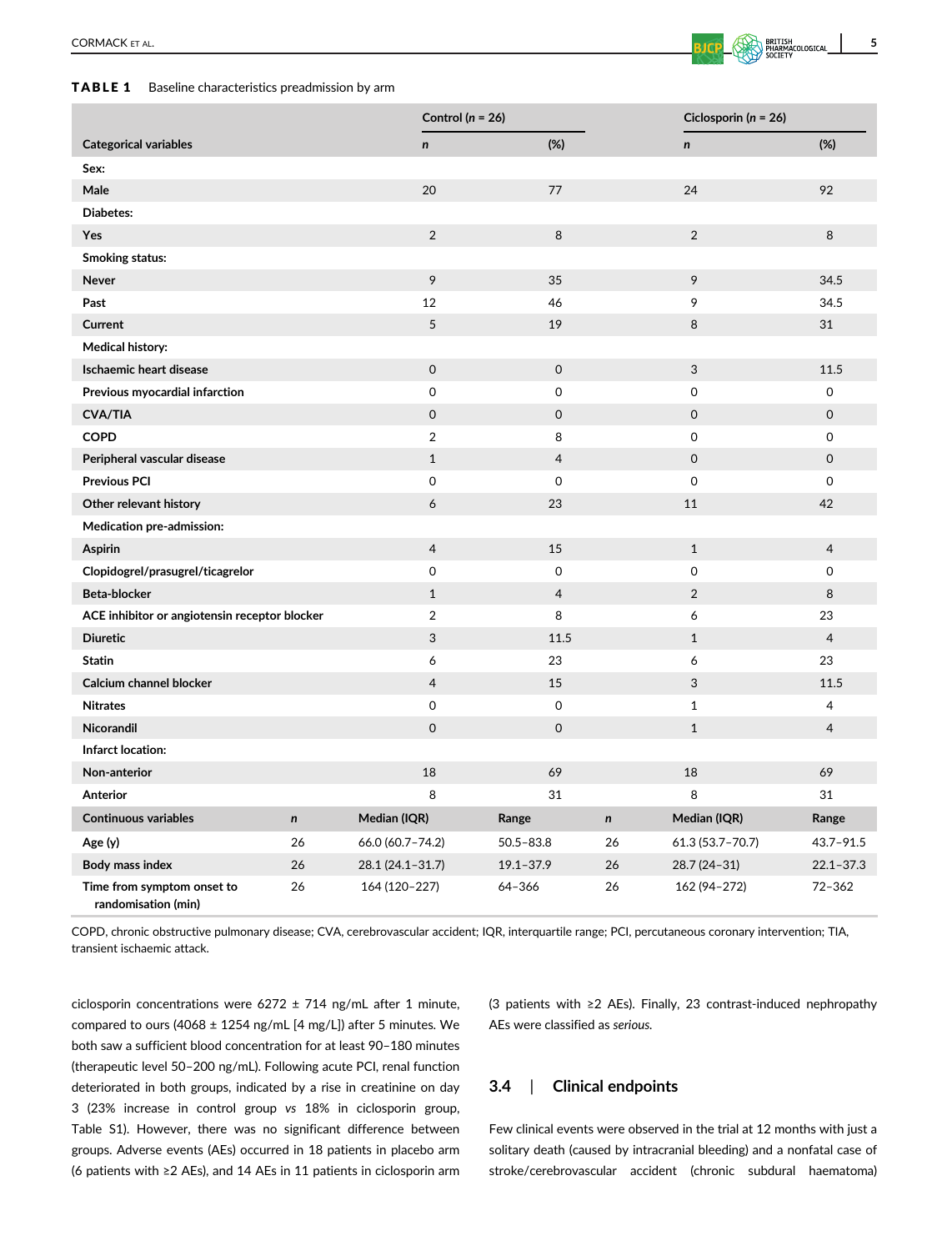

|                                      |    | Control ( $n = 26$ ) |                     |    | Ciclosporin ( $n = 26$ ) |                     |
|--------------------------------------|----|----------------------|---------------------|----|--------------------------|---------------------|
| Variable                             |    | $\mathsf{n}$         | (%)                 |    | n                        | (%)                 |
| Peri-interventional medication:      |    |                      |                     |    |                          |                     |
| Aspirin                              |    | 26                   | 100                 |    | 26                       | 100                 |
| Clopidogrel                          |    | $\mathbf{1}$         | 4                   |    | $\overline{4}$           | 15                  |
| Prasugrel                            |    | 21                   | 81                  |    | 19                       | 73                  |
| <b>Ticagrelor</b>                    |    | $\overline{4}$       | 15                  |    | 3                        | 11.5                |
| Abciximab                            |    | $\mathsf{O}\xspace$  | $\mathbf 0$         |    | $\mathbf{1}$             | 4                   |
| Tirofiban                            |    | 15                   | 58                  |    | 19                       | 73                  |
| <b>Bivalirudin</b>                   |    | $\mathsf{O}\xspace$  | $\mathsf{O}\xspace$ |    | $\mathsf{O}\xspace$      | $\mathsf O$         |
| Heparin                              |    | 26                   | 100                 |    | 26                       | 100                 |
| <b>Heparin units</b>                 |    |                      |                     |    |                          |                     |
| ≤5000                                |    | 17                   | 65.5                |    | 19                       | 73                  |
| >5000                                |    | 9                    | 34.5                |    | $\overline{7}$           | 27                  |
| PCI-related parameters:              |    |                      |                     |    |                          |                     |
| <b>Culprit lesion</b>                |    |                      |                     |    |                          |                     |
| <b>LAD</b>                           |    | $\overline{7}$       | 27                  |    | 8                        | 31                  |
| <b>LCx</b>                           |    | $\overline{4}$       | 15                  |    | 7                        | 27                  |
| <b>RCA</b>                           |    | 15                   | 58                  |    | $11\,$                   | 42                  |
| <b>TIMI flow before</b>              |    |                      |                     |    |                          |                     |
| 0                                    |    | 18                   | 69                  |    | 25                       | 96                  |
| $\mathbf{1}$                         |    | 8                    | 31                  |    | $\mathbf{1}$             | $\overline{4}$      |
| 2                                    |    | 0                    | 0                   |    | 0                        | 0                   |
| 3                                    |    | $\mathsf{O}\xspace$  | $\mathsf{O}\xspace$ |    | $\mathsf{O}\xspace$      | $\mathbf 0$         |
| <b>TIMI flow post</b>                |    |                      |                     |    |                          |                     |
| 0                                    |    | $\mathsf{O}$         | $\mathsf O$         |    | $\mathsf{O}\xspace$      | $\mathsf O$         |
| 1                                    |    | $\overline{2}$       | 8                   |    | $\mathsf{O}\xspace$      | $\mathsf{O}\xspace$ |
| $\overline{\mathbf{2}}$              |    | $\mathsf{O}\xspace$  | $\mathsf{O}\xspace$ |    | $\mathsf{O}\xspace$      | $\mathsf O$         |
| 3                                    |    | 24                   | 92                  |    | 26                       | 100                 |
| Aspiration catheter (y/n)            |    | $\overline{7}$       | 27                  |    | 6                        | 23                  |
| Reperfusion arrhythmias (y/n)        |    | 10                   | 38.5                |    | 13                       | 50                  |
| <b>Continuous variables</b>          | n  | Median (IQR)         | Range               | n  | Median (IQR)             | Range               |
| PCI procedure:                       |    |                      |                     |    |                          |                     |
| Onset to balloon (min)               | 26 | 167.5 (107-241)      | $46 - 376$          | 26 | 182 (116-287)            | $76 - 371$          |
| Call to balloon (min)                | 26 | 59.5 (50-79)         | $40 - 170$          | 26 | 72 (51-90)               | 39-140              |
| Door to balloon (min)                | 26 | $25.5(23-33)$        | $12 - 90$           | 26 | $27(22-33)$              | $17 - 59$           |
| Onset of symptoms to reperfusion     | 26 | 175.5 (130-240)      | 69-380              | 26 | 189 (118-291)            | 72-371              |
| Target vessel diameter (mm)          | 26 | $3.5(3-3.7)$         | $3 - 5$             | 26 | $3.5(3.5-4)$             | $3 - 5$             |
| Target vessel stent length (mm)      | 26 | $33(23-56)$          | $0 - 89$            | 26 | $37(26-52)$              | $7.5 - 114$         |
| Troponin T at admission (0 h; ng/L)* | 26 | $46.5(30-73)$        | 12-799              | 26 | 58 (27-96)               | $7 - 1026$          |
| Troponin T at 12 h post PPCI (ng/L)* | 26 | 3864 (1169-5659)     | 441-10 000          | 26 | 3414 (1190-6981)         | 333-10 000          |

\* laboratory lists any troponin over 10000 as 10 000 exactly.

meeting the definition of a secondary outcome clinical event (death from any cause, stroke or myocardial infarction). Both clinical events occurred to participants in the ciclosporin arm after the end of the 12-week randomised controlled trial but before the final study followup at 12 months. Other clinical events were observed in 3 participants, which included angina and chest pain but these events were not deemed to meet the definition of secondary outcome clinical events in the trial).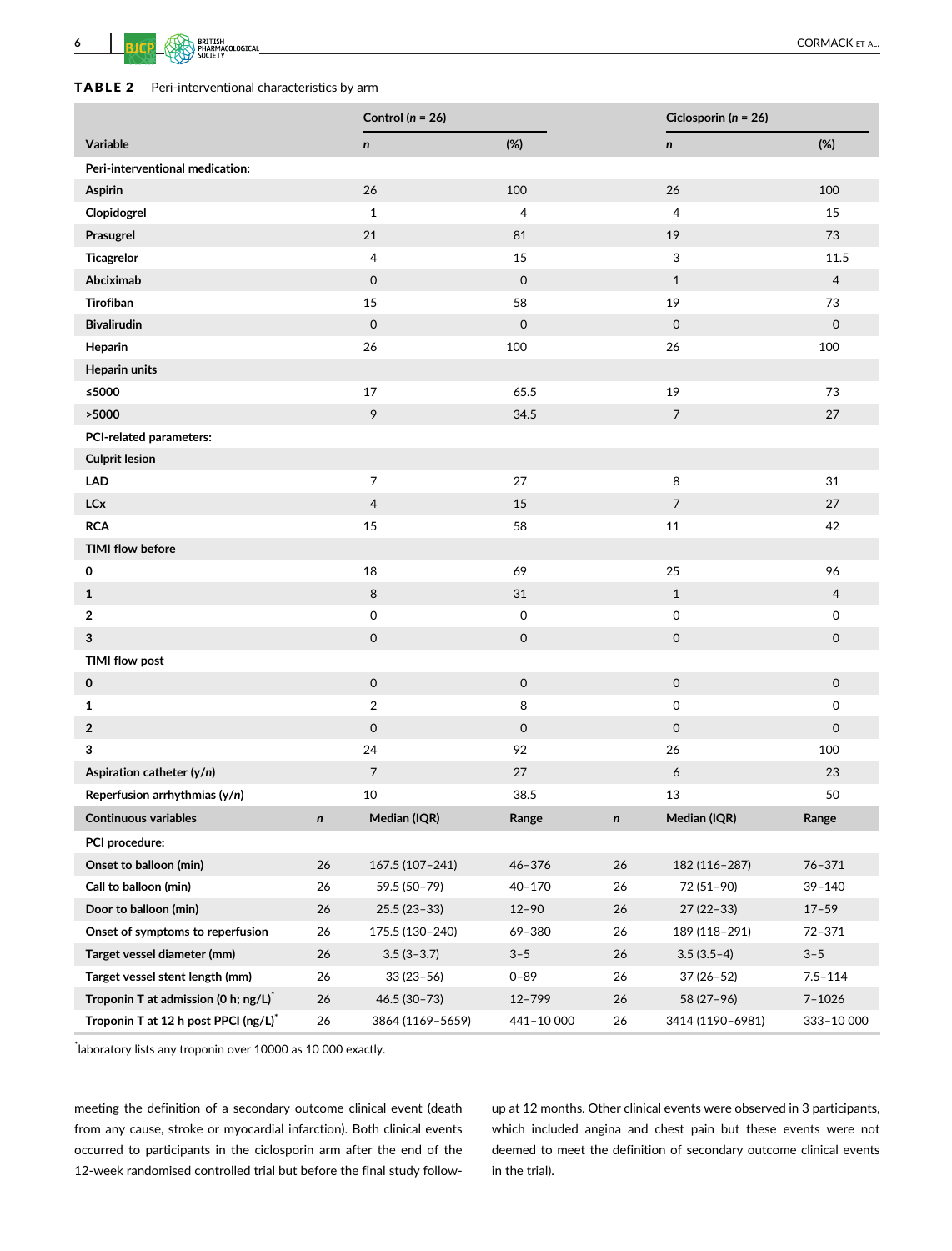

FIGURE 2 Ciclosporin does not affect cardiac remodelling post infarction. (A) Ciclosporin serum level kinetics for *n* = 8 randomly selected patients from ciclosporin group (displayed as mean ± standard error of the mean per time point). (B) Infarct size after 3 days and 12 weeks. (C, D) correlation of changes in left ventricular ejection fraction (LVEF), end-diastolic volume (EDV) and end-systolic volume (ESV) in 48 patients with both magnetic resonance images (Spearman r)

# **3.5** | **Effect of ciclosporin on infarct size and LV remodelling**

All 52 patients attended the 12-week follow-up visit for the cardiac MRI, but in 4 patients (all from the intervention arm) 1 of their 2 MRI scans was not analysable (technical problems with scanner or insufficient image quality, e.g. atrial fibrillation). The unadjusted mean infarct size at 12 weeks was identical in both arms (mean = 9.1, standard deviation [SD] = 7.0, Figure 2B), and when the distribution of covariates was taken into account, there was still little or no difference in mean percentage infarct size between arms (adjusted mean difference of -0.1 (95% confidence interval [CI] -2.4 to 2.2). While the 95% CIs are wide, they do not extend beyond the clinically important difference of 4.6% used to establish the sample size. The absolute reduction of 5% deemed to be of clinically important significance<sup>19</sup> was also not observed. Finally, we looked at LV remodelling, comparing the 12-week MRI scans to the baseline MRI scans (Table 3). There was a nonsignificant reduction in infarct size in both treatment arms (2.4 *vs* 1.8%), probably owing to discrete overestimation at baseline secondary to myocardial oedema.<sup>20,21</sup> LVEF appeared to improve in both arms at 12 weeks from baseline, and may have been greater improvement in control arm than intervention arm (6.8% (SD = 7.6) *vs* 2.1% (SD = 8.8), Table 3 and Table S4). While a change in EDV is important for remodelling, only changes in ESV appeared to correlate with ΔLVEF (*r* = −0.77, Figure 2C,D). Hence, LV volumes appeared to be more reduced in the control arm, especially difference for ESV (ΔESV -12.2 *vs* +1.4 mL; ΔEDV −2.0 *vs* +9.1 mL, Table S3).

# **3.6** | **Lymphocyte kinetics in myocardial ischaemia/reperfusion**

To elucidate the impact of a single ciclosporin bolus on a proximal readout, each continuous secondary outcome was compared at baseline between arms or at short snapshots in time as appropriate (0–90 min, 24 h). A statistically significant change in T lymphocyte counts (CD3) between arms was only observed at 5 minutes relative to baseline but this effect was no longer present from 15 minutes onwards (Tables S4a-g). The unadjusted mean CD3 counts were not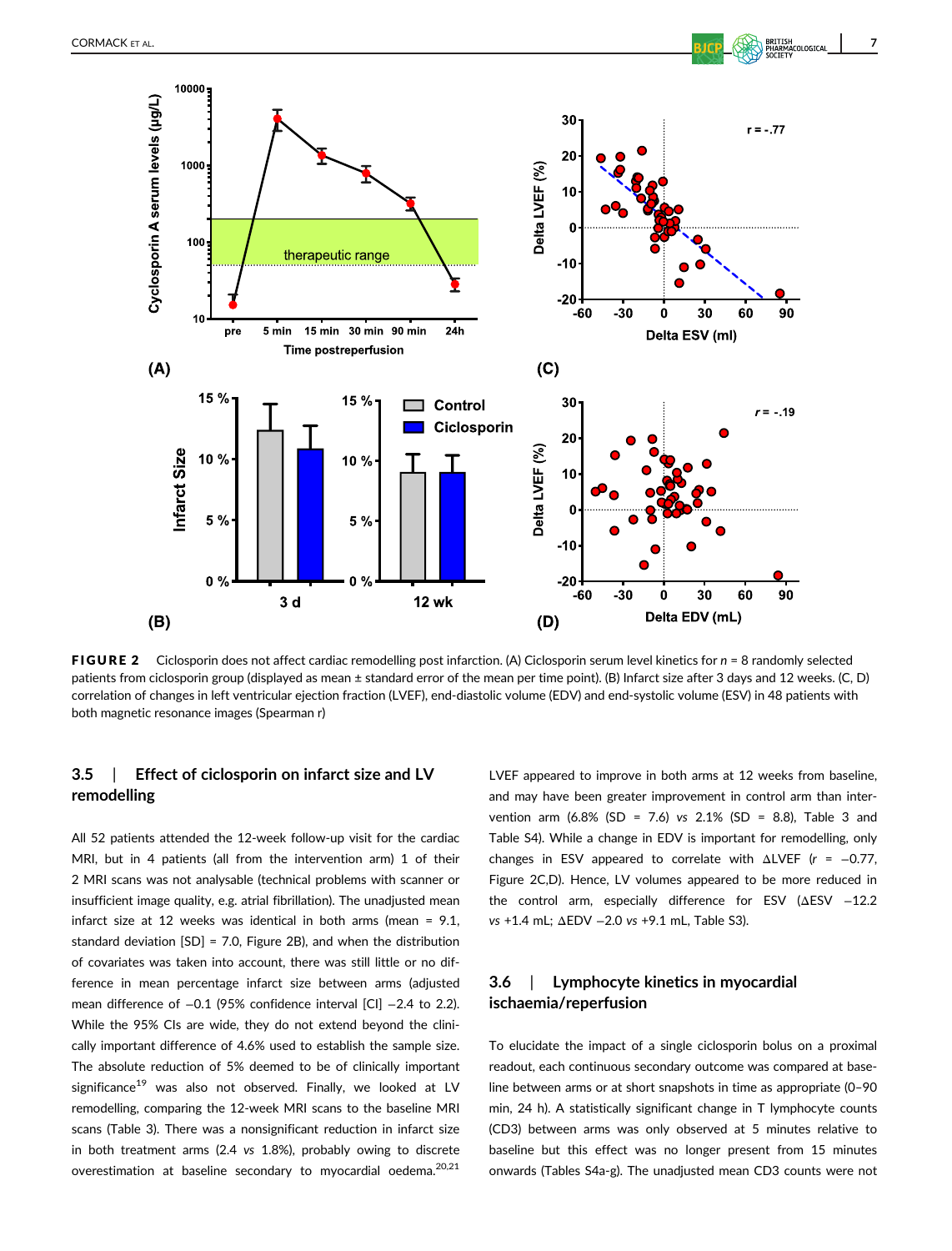| $\ddot{\phantom{a}}$                 |  |
|--------------------------------------|--|
|                                      |  |
|                                      |  |
|                                      |  |
|                                      |  |
|                                      |  |
|                                      |  |
| $\overline{\phantom{a}}$             |  |
| ¢<br>L<br>l<br>l<br>ã<br>I<br>í<br>Í |  |

|                       | Control         |                                |                |    |                           |                |                 | Ciclosporin         |               |              |                     |                |
|-----------------------|-----------------|--------------------------------|----------------|----|---------------------------|----------------|-----------------|---------------------|---------------|--------------|---------------------|----------------|
|                       | <b>Baseline</b> |                                |                |    | 12 weeks                  |                | <b>Baseline</b> |                     |               |              | 12 weeks            |                |
| Outcome               |                 | Median (IQR)                   | Range          |    | Median (IQR)              | Range          | $\mathbf{r}$    | Median (IQR)        | Range         | $\mathbf{r}$ | Median (IQR)        | Range          |
| Infarct size (%)      | 25              | $10(7.1 - 15.3)$               | $0.9 - 54.7$   | 23 | $9.1(3 - 13.9)$           | $0 - 28.2$     | 26              | $9.5(2.9 - 14.5)$   | $0.2 - 36.8$  | 26           | $9.8(4.2 - 11.4)$   | $0 - 27.2$     |
| Myo vol (mL)          | 25              | 123.5 (102.4-147.7)            | 79.6-225.6     | 23 | $(89.4 - 111.7)$<br>105.8 | 63-145.2       | 26              | 133.5 (113.5-144)   | 74.8-182.9    | 26           | $111.5(97 - 127.4)$ | 54.2-146.6     |
| Myo mass (g)          | 25              | 129.6 (107.5-155.1) 80.7-236.9 |                | 23 | $(93.9 - 117.3)$<br>111.1 | 66.1-152.4     | 26              | 140.1 (119.2-151.2) | 78.5-192.1    | 26           | 117.1 (101.9-133.8) | $56.9 - 154$   |
| Infarct vol (mL)      | 25              | $11.8(7.6 - 20.5)$             | $0.9 - 66.5$   | 23 | $8.2(2.9 - 15.2)$         | $0 - 30.1$     | 26              | $12.0(2.3 - 21.3)$  | $0.2 - 54.8$  | 26           | $10.0(4.3 - 14.1)$  | $0 - 38.2$     |
| Infarct mass (g)      | 25              | $12.3(8 - 21.6)$               | $0.9 - 69.8$   | 23 | $8.6(3 - 16)$             | $0 - 31.6$     | 26              | $12.6(2.4 - 22.4)$  | $0.2 - 57.6$  | 26           | $10.4(4.5 - 14.8)$  | $0 - 40.1$     |
| MVO mass (g)          | 25              | $0.2(0-1.6)$                   | $0 - 17.9$     |    | $\frac{1}{2}$             | $\frac{1}{2}$  | 26              | $O(O - O.4)$        | $0 - 32.4$    |              | $\frac{1}{2}$       | $\frac{1}{2}$  |
| EDV (mL)              | 25              | 156.6 (137.7-173.8)            | 103.9-225.8    | 23 | $(136.1 - 171.5$<br>153.5 | 92.6-240.7     | 26              | 161.9 (140.9-178.1) | 115.8-195.5   | 26           | 173.9 (147.3-193.5) | 103-238.8      |
| ESV (mL)              | 25              | 80.9 (68-91.3)                 | 40.7-152.2     | 23 | $67.8(49.6 - 85.8)$       | $26.6 - 120.4$ | 26              | 75.4 (67.8-97)      | $38 - 113.2$  | 26           | 75.6 (60.3-95.4)    | $35.5 - 160.9$ |
| $SV$ (mL)             | 25              | 76.6 (63.2-85.8)               | $31.9 - 105.8$ | 23 | 84.3 (72.4-94.7)          | $50.6 - 121.1$ | 26              | 80.2 (69.8-89.2)    | 59.5-111.7    | 26           | 82.6 (74.7-103.5)   | 54-119.9       |
| LVEF <sub>(%)</sub>   | 25              | 49.2 (38.5-56.5)               | 25.6-66.8      | 23 | 55.1 (48.7-64.2)          | $35.5 - 71.2$  | 26              | 53.5 (44.1-56.9)    | $36.5 - 67.8$ | 26           | 53.2 (49-60.7)      | $32.6 - 65.5$  |
| Myo mass diastole (g) | 25              | 107.8 (86.5-118.5)             | $67.5 - 203.5$ | 23 | 91.8 (81.1-105.2)         | 58.1-134.5     | 26              | 113.9 (105.7-135.2) | 76.2-162.6    | 26           | 101.2 (81.9-114.5)  | $61.3 - 132.5$ |
| Myo mass systole (g)  | 25              | $113.1(92.5 - 121.1)$          | 68.8-201.3     | 23 | 98.7 (85.4-107.5)         | 59.9-137.5     | 26              | 119.9 (109.6-136.7) | 78.8-180.8    | 26           | 108.4 (85.4-125.8)  | 55.6-156.7     |
|                       |                 |                                |                |    |                           |                |                 |                     |               |              |                     |                |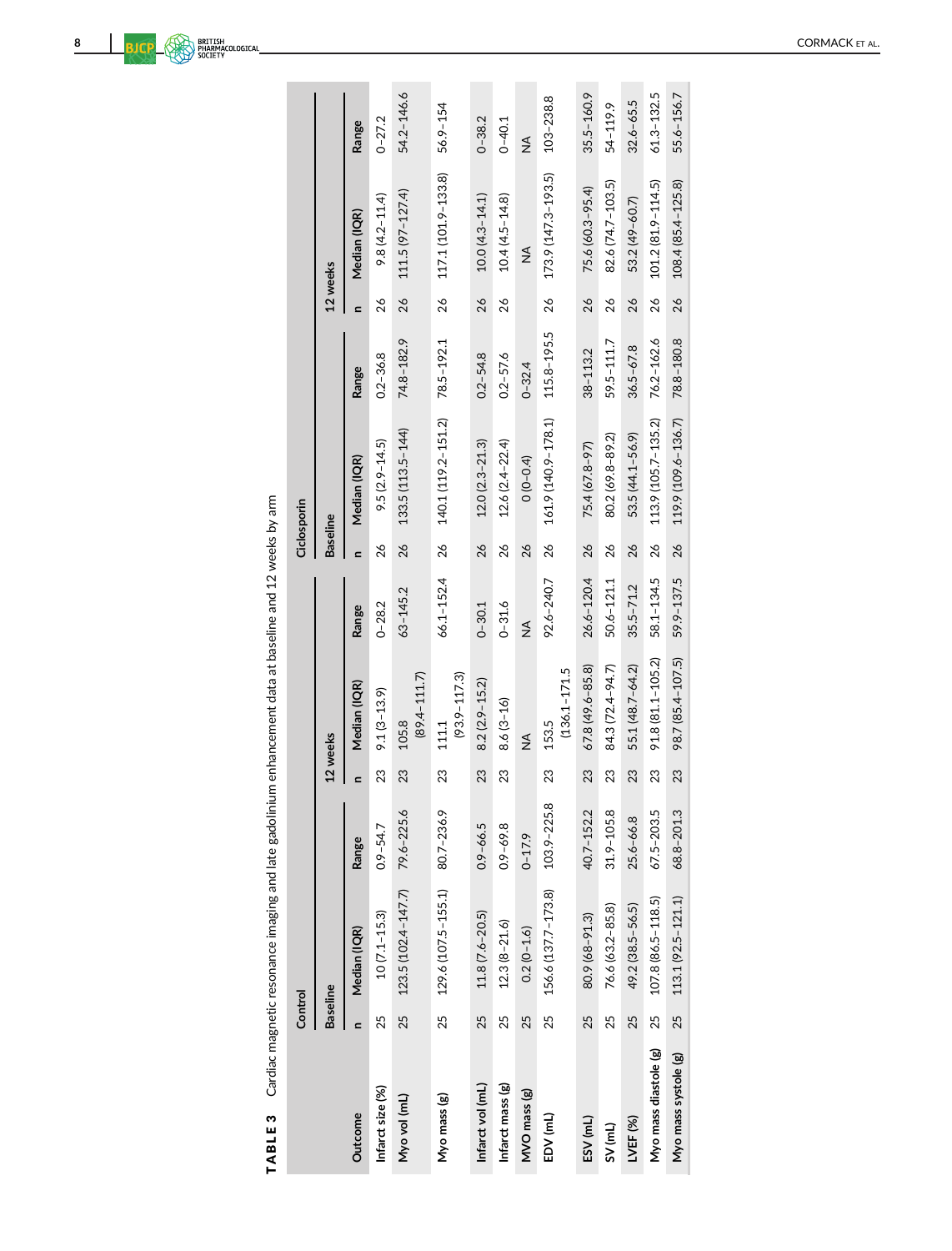significantly higher in the ciclosporin arm at 5 minutes compared to the control arm, but when the distribution of covariates were taken into account they were significantly higher in the ciclosporin arm (adjusted mean difference of 142.4 [95% CI: 23.9 to 260.9] Tables S5 and S6). The mean drop (relative to prereperfusion) of CD3 Tlymphocytes at 90 minutes was 26% in the control arm *vs* 37% in the ciclosporin arm. At 24 hours (Table S6) and 2 weeks postreperfusion, there was no statistical difference between control and ciclosporin arm for CD4 T-cells, CD8 T-cells, natural killer cells, and B-lymphocytes, suggesting no antiproliferative effect of ciclosporin bolus on any lymphocyte population.

## **4** | **DISCUSSION**

The results of the CAPRI pilot trial, as did the recently reported CYCLE and CIRCUS multicentre trials, add further evidence to the lack of effect of ciclosporin on myocardial ischaemia/reperfusion injury in patients with acute STEMI. This suggests that mitochondrial pore inhibition by ciclosporin or similar drugs does either not reach ischaemic cardiomyocytes or requires earlier application. Alternatively, it is possible that in this era with stent-based revascularisation under optimal antiplatelet therapy myocardial ischaemia/reperfusion injury is clinically less relevant than previously thought.<sup>11</sup> Almost all of the CAPRI patients received either ticagrelor or prasugrel in addition to aspirin prior to reperfusion. These results are a further indication that translation of successful animal studies into the clinic is far from straight forward, probably because of the nature of experimental models. None of these studies so far has been able to model plaque rupture with thrombotic load and a comparable response of the adaptive immune system.

While previous trials have considered some of the methodological issues, we have addressed the following matters: (i) a fully blinded (and not open-label), randomised design; (ii) confirmed optimal drug concentration and pharmacokinetics; (iii) used cardiac MRI imaging with gadolinium contrast as a gold-standard rather than echocardiography to quantify acute infarct size; (iv) performed a second MRI at 3 months to quantify remodelling as well as late infarct size; and finally (v) used polychromatic flow cytometry to meticulously document the time course of all major lymphocyte subsets during reperfusion and 2-week recovery, given that CX3CR1-dependent Tlymphocyte marginalisation coincides with microvascular obstruction and determines long term mortality in these patients.<sup>16</sup>

## **4.1** | **LV remodelling post-STEMI**

Despite not finding evidence of a statistical or clinically meaningful difference in the primary outcome, the design of the CAPRI trial enabled us to look at additional parameters in order to capture further effects of ciclosporin, if existent. CAPRI is the largest MRI ciclosporin trial to quantify infarct size as well as LV remodelling. To our surprise, despite identical scar size at 12 weeks post-MI, remodelling in the control trial arm appeared more favourable than in the ciclosporin arm. This appeared to be driven by the higher number of TIMI 1 patients prereperfusion. A reduction in ESV, but not EDV, appeared to be the main determinant of improved LV function after 12 weeks. Unlike CAPRI, CYCLE was an open label trial and CIRCUS used a different formulation of ciclosporin. In addition, neither of the 2 previous studies used cardiac MRI to assess their endpoints. Two-dimensional echocardiography without the use of a contrast dye is not able to quantify infarct size, and it is the least accurate method to determine LV volumes. The raw data of the CYCLE and CIRCUS trial also show that LV volumes in a similar patient population differ by almost 100% between these 2 studies, possibly due to different formulas to estimate LV volumes. The CIR-CUS trial has looked at remodelling purely based on 2-dimensional echocardiography without ultrasound contrast (Simpson formula). Measurements of LVEF by 2-dimensional echocardiography have been tarnished by significant observer variability and poor agreement with reference methods. $22-24$  LV opacification by intravenous ultrasound contrast agents improves both.<sup>25</sup>

## **4.2** | **T-cell response and ciclosporin in STEMI**

The role of T-lymphocytes in infarct healing post STEMI has not been investigated before in clinical trials<sup>26,27</sup>; however, Weirather and colleagues have previously demonstrated the role of regulatory T-cells in the remodelling process in a mouse model.<sup>28</sup> The Frangogiannis group has also identified in the mouse that CCR5 signalling suppresses inflammation and reduces adverse remodelling of the infarcted heart, mediating recruitment of regulatory  $T$  cells.<sup>29</sup> We have previously shown that the magnitude of the proinflammatory Th1 response from CD4 T-cells in acute STEMI patients correlates with total ischaemic time.<sup>30</sup> We also identified a proliferative response among CD4 T-cells during the first 24 hours postreperfusion, $31$  which has now been confirmed in the CAPRI trial (Online Table 4a-g). While in vitro experiments demonstrate that differentiation from naïve into Th1 cells is inhibited by ciclosporin,  $32,33$  the CAPRI trial did not identify an antiproliferative effect of ciclosporin during the first 24 hours, despite pharmacologically relevant serum levels during the first hours following bolus application.

# **4.3** | **Alternative mechanism and timing for ciclosporin therapy in STEMI**

One of the reasons why ciclosporin did not demonstrate additional protection could have been the co-medication with ticagrelor,  $34-36$ prasugrel or ACE inhibitors,  $37,38$  which have all demonstrated favourable effects in patient outcome by themselves. Many of our patients have call to balloon times of over an hour despite short door to balloon times. Especially when patients are admitted to an emergency room in a noninterventional hospital, interhospital transfer adds a significant delay to successful reperfusion. In this trial all patients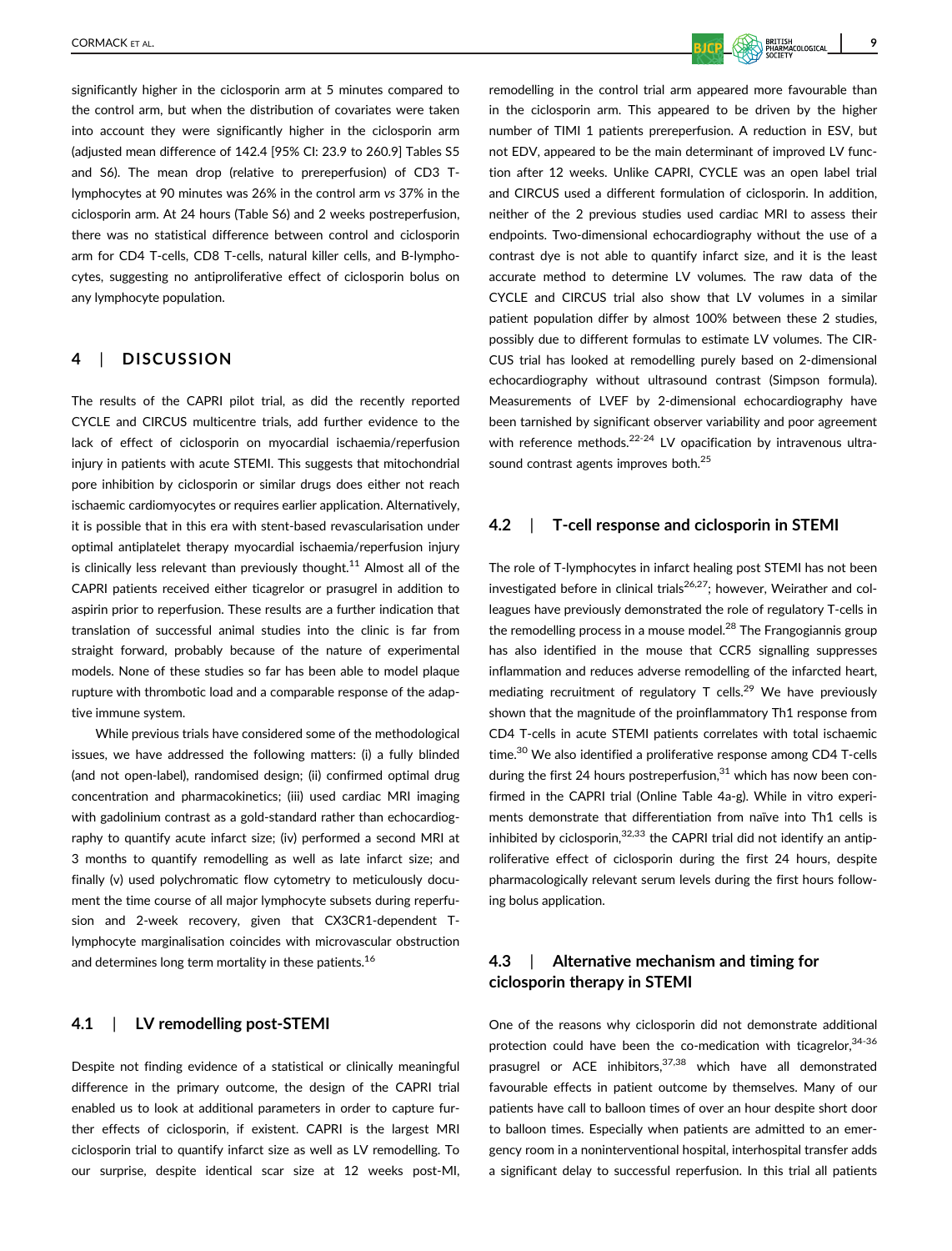had ciclosporin been given immediately (5 min) before successful reperfusion. It is possible that ciclosporin is not so effective for *reperfusion injury* (which is not a proven phenomenon in human patients), but rather in ischaemic cardiomyocytes and endothelial cells, preventing or delaying ongoing apoptosis in those cell types. Ciclosporin (10 μmol/L) completely inhibited the oxLDL-induced release of cytochrome C in a study by Walter and colleagues.<sup>39</sup> Moreover, tumour necrosis factor-α- and angiotensin II-induced cytochrome C release was also prevented by ciclosporin treatment. There is a clinical window of at least 60 minutes in most STEMI patients where, other than pain medication and aspirin, basically no therapy is present. Application of ciclosporin 60 minutes before reperfusion could have a significant effect on infarct size, if it prevents cardiomyocyte or endothelial cell apoptosis in vivo at the given concentration.

# **5** | **CONCLUSIONS**

We confirm in this clinical trial that intravenous administration of the mitochondrial pore inhibitor ciclosporin before reperfusion by primary coronary angioplasty is safe, but does not affect myocardial injury. Serum levels of ciclosporin during 90 minutes of reperfusion were 10-fold higher than established therapeutic levels for immunosuppression, suggesting that either (i) ciclosporin does not reach ischaemic cardiomyocytes, or (ii) ciclosporin needs to be given at an earlier timepoint during myocardial ischaemia (e.g. before transfer for primary PCI). Also, 1 bolus of ciclosporin is not sufficient to inhibit CD4 Tlymphocyte proliferation during remodelling. Given that ciclosporin is safe in STEMI patients, we suggest conducting a new randomised controlled trial where ciclosporin is given at the first point of contact (e.g. ambulance) and also test prolonged therapy in order to inhibit Tcell proliferation during remodelling.

#### **ACKNOWLEDGEMENTS**

The research was funded/supported by grants to I.S. by the National Institute for Health Research Newcastle Biomedical Research Centre based at Newcastle upon Tyne Hospitals NHS Foundation Trust and Newcastle University, and the British Heart Foundation (PG/18/25/ 33587). The views expressed are those of the author(s) and not necessarily those of the NHS, the National Institute for Health Research or the Department of Health.

#### **COMPETING INTERESTS**

There are no competing interests to declare.

#### **CONTRIBUTORS**

Grant application and study design: I.S. Statistical/Data analysis: T.C. and A.B. Trial manager: A.S. Manuscript writing: I.S., A.S., T.C., A.B., S.C., M.E., K.S. Cardiac MRI analysis: R.D. and A.M. Flow cytometry analysis: P.P. and S.C.

## **DATA AVAILABILITY STATEMENT**

Anonymised data from this trial may be available to the scientific community subject to regulatory and ethics approval. Requests for anonymised data should be directed to the corresponding author. The authors confirm that the Principal Investigator for this paper is I.S. and that he/had direct clinical responsibility for patients.

#### **ORCID**

*Ioakim Spyridopoulos* <https://orcid.org/0000-0002-2750-2444>

#### **REFERENCES**

- 1. Noman A, Ahmed JM, Spyridopoulos I, Bagnall A, Egred M. Mortality outcome of out-of-hours primary percutaneous coronary intervention in the current era. *Eur Heart J*. 2012;33(24):3046-3053.
- 2. Cahill TJ, Kharbanda RK. Heart failure after myocardial infarction in the era of primary percutaneous coronary intervention: mechanisms, incidence and identification of patients at risk. *World J Cardiol*. 2017; 9(5):407-415.
- 3. Di Lisa F, Bernardi P. Mitochondria and ischemia-reperfusion injury of the heart: fixing a hole. *Cardiovasc Res*. 2006;70:191-199.
- 4. Clarke SJ, Khaliulin I, Das M, Parker JE, Heesom KJ, Halestrap AP. Inhibition of mitochondrial permeability transition pore opening by ischemic preconditioning is probably mediated by reduction of oxidative stress rather than mitochondrial protein phosphorylation. *Circ Res*. 2008;102(9):1082-1090.
- 5. Hausenloy DJ, Ong SB, Yellon DM. The mitochondrial permeability transition pore as a target for preconditioning and postconditioning. *Basic Res Cardiol*. 2009;104(2):189-202.
- 6. Piot C, Croisille P, Staat P, et al. Effect of cyclosporine on reperfusion injury in acute myocardial infarction. *N Engl J Med*. 2008; 359(5):473-481.
- 7. Nazareth W, Yafei N, Crompton M. Inhibition of anoxia-induced injury in heart myocytes by cyclosporin a. *J Mol Cell Cardiol*. 1991; 23(12):1351-1354.
- 8. Lim WY, Messow CM, Berry C. Cyclosporin variably and inconsistently reduces infarct size in experimental models of reperfused myocardial infarction: a systematic review and meta-analysis. *Br J Pharmacol*. 2012;165(7):2034-2043.
- 9. Cung TT, Morel O, Cayla G, et al. Cyclosporine before PCI in patients with acute myocardial infarction. *N Engl J Med*. 2015;373(11):1021- 1031.
- 10. Ottani F, Latini R, Staszewsky L, et al. Cyclosporine a in Reperfused myocardial infarction: the multicenter, controlled, open-label CYCLE trial. *J am Coll Cardiol*. 2016;67(4):365-374.
- 11. Davidson SM, Ferdinandy P, Andreadou I, et al. Multitarget strategies to reduce myocardial ischemia/reperfusion injury: JACC review topic of the week. *J am Coll Cardiol*. 2019;73(1):89-99.
- 12. Herold KC, Lancki DW, Moldwin RL, Fitch FW. Immunosuppressive effects of cyclosporin a on cloned T cells. *J Immunol*. 1986;136: 1315-1321.
- 13. Liu J, Farmer JDJ, Lane WS, Friedman J, Weissman I, Schreiber SL. Calcineurin is a common target of cyclophilin-cyclosporin a and FKBP-FK506 complexes. *Cell*. 1991;66(4):807-815.
- 14. Matsuda S, Koyasu S. Mechanisms of action of cyclosporine. *Immunopharmacology*. 2000;47(2-3):119-125.
- 15. Kumagai N, Benedict SH, Mills GB, Gelfand EW. Cyclosporin a inhibits initiation but not progression of human T cell proliferation triggered by phorbol esters and calcium ionophores. *J Immunol*. 1988; 141:3747-3752.
- 16. Boag SE, Das R, Shmeleva EV, et al. T lymphocytes and fractalkine contribute to myocardial ischemia/reperfusion injury in patients. *J Clin Invest*. 2015;125(8):3063-3076.